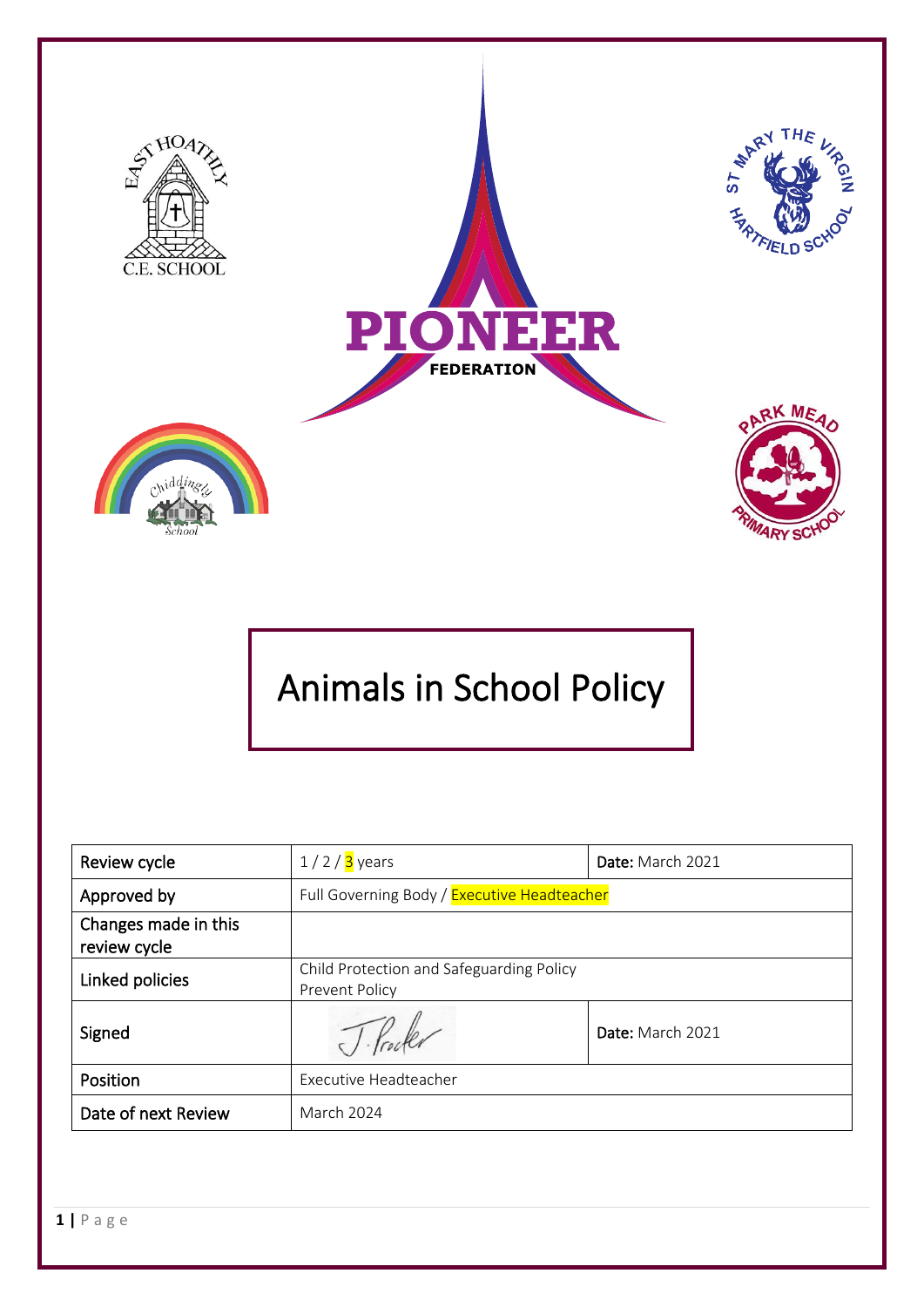Pioneer Federation believes that keeping animals is an effective way of enhancing the educational opportunity and attainment of our pupils. Whilst keeping animals at our school is particularly beneficial to our pupils, we understand that we have a legal and moral duty of care towards any animals we are responsible for, and that this must be a priority at all times.

This policy has been created in order to outline the key responsibilities and procedures for pupils and staff when looking after our animals.

## **1.** Legal framework

1.1. This policy has due regard to the statutory legislation, including, but not limited to, the following:

- $\mathbf{A}_{\mathbf{c}}$ The Pet Animals Act 1951.
- The Wildlife and Countryside Act 1981.  $\lambda$
- The Dangerous Wild Animals Act 1976.  $\mathcal{A}_\mathrm{e}$
- $\mathcal{A}_{\rm e}$ The Health and Safety at Work Act 1974.
- The Animals (Scientific Procedures) Act 1986.  $\mathbf{A}_{\mathbf{c}}$
- The Management of Health and Safety at Work Regulations 1999.  $\mathcal{A}_{\epsilon}$
- The Animal Welfare Act 2006.  $\mathcal{A}_{\mathbf{z}}$
- Control of Substances Hazardous to Health Regulations 2002  $\lambda$ .

1.2 This policy also has due regard to school policies, including, but not limited to, the following:

- 表。 Health and Safety Policy
- A First Aid Policy
- **A** COSHH policy
- Eco policy ada .

## **2.** The Animal Welfare Act 2006

2.1 This act places a duty on schools to make provision for the welfare of any animal that they are responsible for.

2.2. Under this Act, the welfare of an animal includes the following criteria: Its need for a suitable environment. Its need for a suitable diet (food and fresh water). Its need to be able to exhibit normal behaviour patterns. Its need to be housed with, or away from, any other animals. Its need to be protected from pain, suffering and disease. 1 RSPCA (2012) 'Guidance for educational establishments', p.3.

2.3. The Head Teacher and the designated member of staff responsible for the animals will conduct a risk assessment prior to the arrival of the animals to ensure that all risks are manageable and are controlled.

2.4. Where animals are brought in for a short period, for example for a day, an appropriate and detailed protocol will be implemented that ensures the wellbeing of the animal and the health and safety of others for the duration of its visit.

2.5. This will include the provision of assurances from the owner as to the means of transporting and housing the animal, and the responsibility to bring any equipment, food or water likely to be required during the day.

2.6. The lead eco-school practitioner will be responsible for the welfare and husbandry of the animals at all times.

2.7. As an eco-school we keep a wide variety of animals, ensuring a proper care programme is available for each species, thus establishing the maintenance of minimum welfare standards.

## **3.** Training for pupils and staff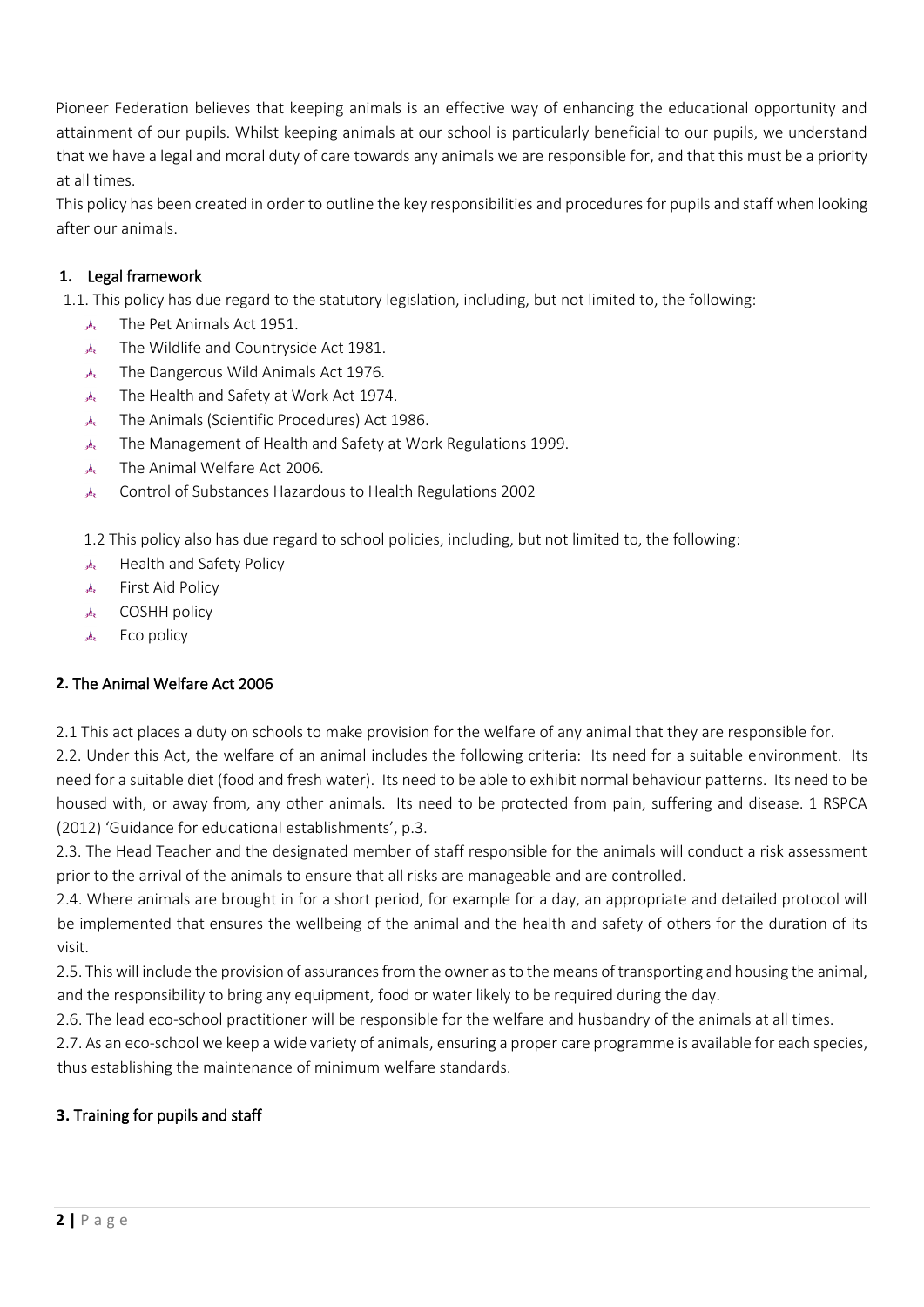3.1. All pupils involved within the eco-schools programme will undergo basic training on a termly basis to ensure that they are aware of their responsibilities when looking after the animals, including: feeding, hygiene, handling and how to spot signs of infestation and disease.

3.2. All staff will undergo basic training before they carry out any outdoor education to ensure that they are aware of their responsibilities when looking after the animals, including: feeding, hygiene, handling and how to spot signs of infestation and disease.

## **4.** Food

4.1. The school will establish a written care programme for each species of animal, which will be implemented by the designated, trained member of staff and will be communicated to all other members of staff.

4.2. The lead eco-school practitioner will establish a rota for looking after the animals before, during and after the school day, as well as during holidays and weekends. This rota will be given to all necessary members of staff and will be posted in the school office.

4.3. The type and quantity of food required varies not only with species but also with age, stage of production (e.g. lactating females have different requirements from other adults) and breed. The dietary requirements of each type of animal must be ascertained by consulting a vet or a livestock nutrition consultant.

4.4. Food for the animals will be sourced from a reputable supplier to ensure it is of appropriate nourishment suitable to their age and breed.

4.5. A dry, vermin-proof container will be used to store the different animals' food, keeping it dry and preventing waste. 4.6. Food will be provided accordingly, depending on the animal, by a member of staff and/or pupils supervised by a member of staff.

4.7. All animals must have continuous access to a supply of clean, fresh drinking water. 4.8. Troughs and other containers must be suitable for the animals using them (e.g. the correct height and dimension to allow easy access) and must be easy to clean.

4.9. The school will ensure that there is an adequate supply of food available at all times to avoid any drought of food.

## **5.** Housing and environment

5.1. The school will put measures in places to reduce the disturbance of all animals from the noise generated from the educational environment.

5.2. All farm animals, including poultry, must have access to suitable shelter at all times. 5.3. All buildings/shelters will be adequately ventilated, whilst ensuring animals are protected from draughts.

5.4. Each animal house will be designed, sited and constructed to provide a suitable environment, including any special requirement for exercise or social contact for the species to be housed, and will incorporate facilities sufficient for the activities carried out within it.

5.5. Specific recommendations for space allowances for each species must be sought from relevant agricultural/welfare organisations.

5.6. All animals must have access to a comfortable, solid-based lying area, with plenty of suitable bedding material. It must be replaced/replenished regularly to ensure that it remains dry (see section 6).

5.7. Any fencing used must be strong enough to contain the species in question, frequently inspected and properly maintained and must not have the potential to cause injury to the animals.

5.8. Farm animals must be given company of their own kind and will never be isolated from the sight, sound or smell of other farm animals.

5.9. Poultry must have access to a suitable area for exercise, with enough space to ensure that they can move around freely and express their natural behaviour patterns.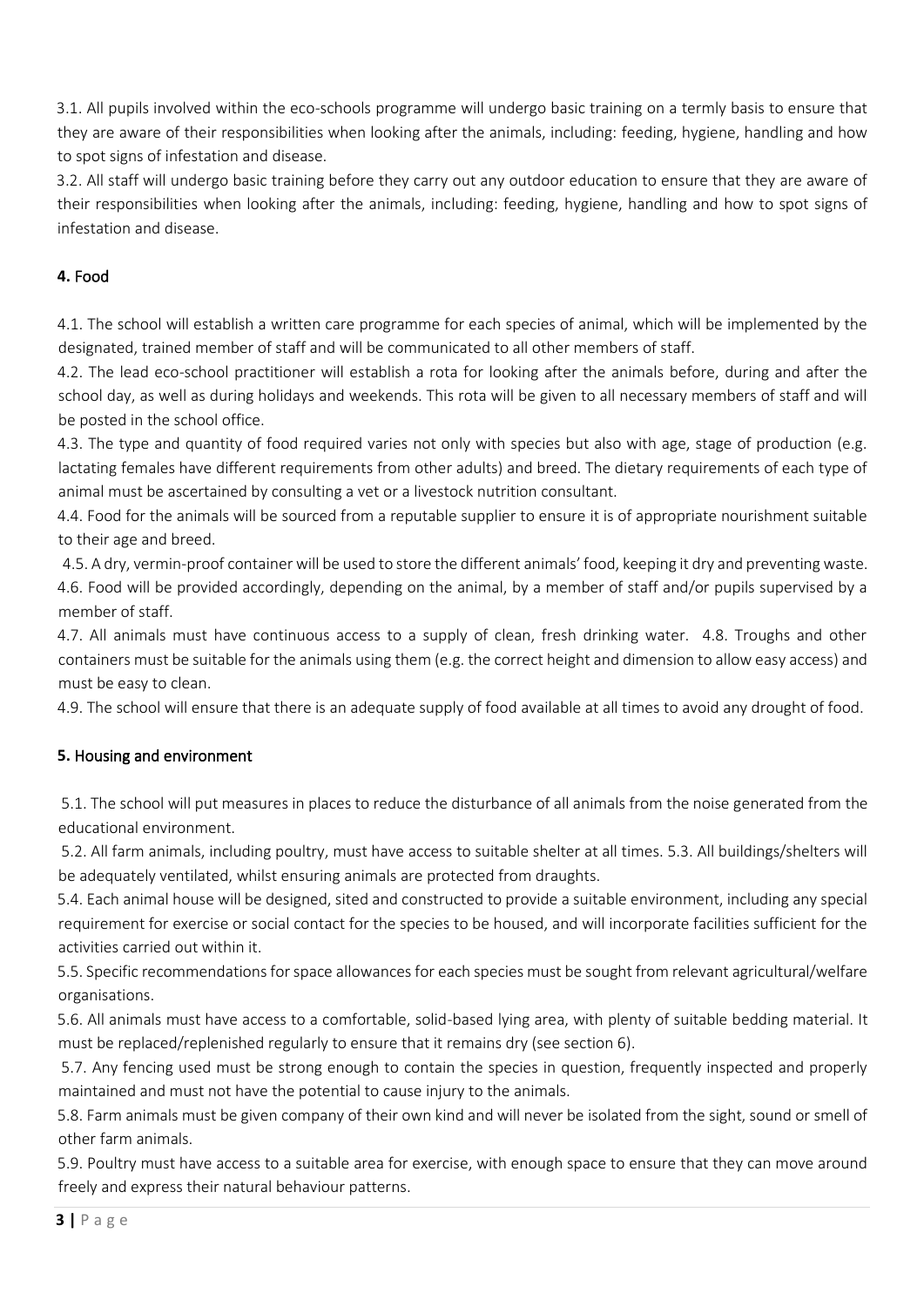5.10. Species that are incompatible, for example, predator and prey, or animals requiring different environmental conditions, will not be housed in the same room or, in some cases, within a distance where scent or sound can be detected.

### **6.** Cleaning and maintenance

6.1. This is clearly important, both for the health of the animals and for those people looking after them. Hands will be washed before and, of course, after cleaning cages.

Rubber or plastic gloves will be worn whenever possible.

6.2. The school will establish a written cleaning rota to ensure each animal is cleaned and cared for to a specified standard.

6.3. When carrying out cleaning duties, the designated member of staff will wear personal protective equipment, such as plastic gloves, at all times.

6.4. After removing soiled litter material, cages must be scrubbed with an animal friendly disinfectant solution.

6.5. Solid litter will ideally be incinerated; more conveniently, it could be sealed in strong plastic bags and placed with other waste in dustbins if it cannot be composted.

6.6. The school will purchase appropriate cleaning materials such as a shovel, bucket, stiff brush and disinfectant cleaner.

6.7. The disinfectant cleaner, as well as any other chemicals purchased, will be checked in accordance with the school's COSHH Policy to ensure that they are not hazardous to the animals or to the members of staff using them.

6.8. All bedding will be removed and replaced and all droppings will be scraped into the bucket provided. Both the bedding and droppings will be disposed of appropriately by the member of staff carrying out the cleaning duties.

6.9. Disinfectant cleaner will be used to clean each animal house.

6.10. Contaminated surfaces will be properly washed and disinfected.

6.11. The water and food feeders will be cleaned on a weekly basis to avoid any build-up of green algae which can be harmful to animals.

6.12. When cleaning each animal house, the member of staff will ensure that it is weather and predator-proof and will check for any repairs that are needed.

6.13. Any repair works required will be logged with the lead eco-school lead practitioner and the intervention groups will make the appropriate repairs.

6.14. Cleaning routines and arrangements for the disposal of animal waste will be carried out with due regard for good hygiene standards. Pregnant staff and anyone with suppressed immunity will exercise particular caution and avoid all contact with animal waste products.

## **7.** Animal handling

7.1. Pupils will naturally wish to handle animals but the following considerations must be checked in advance of any such activities: The animal is used to being handled. The animal is not likely to be stressed by excitable children. Where there is a correct way to hold any animal, this is taught to children from the outset.

7.2. If animals will be handled, the most important issue is the maintenance of good hygiene. When handling animals: Do not consume food or drink. Cover any open cuts or abrasions on the exposed skin of hands and arms with waterproof adhesive dressings.

Wash your hands with soap and water before and immediately after handling animals.

Keep animals away from your face.

7.3. Children must be taught by an eco-school practitioner the correct way to hold each animal.